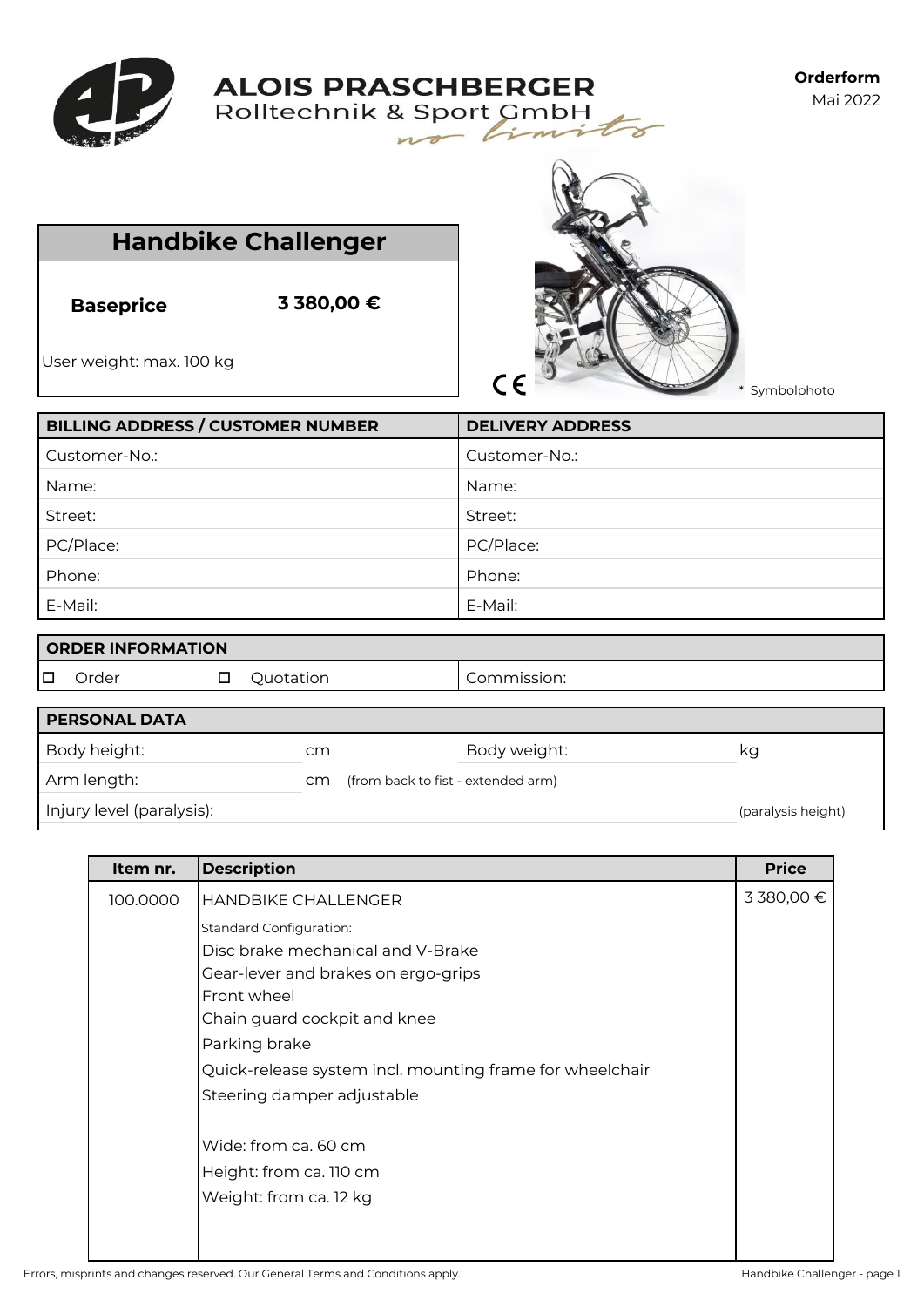| Item           | Description                              | <b>Price</b> |  |
|----------------|------------------------------------------|--------------|--|
| <b>COCKPIT</b> |                                          |              |  |
|                | ABIKE.053 Cockpit Standard - width 37 cm |              |  |
|                | ABIKE.054 Cockpit narrow - width 23 cm   |              |  |

| <b>FORK LENGTH</b>                            |  |  |  |
|-----------------------------------------------|--|--|--|
| ABIKE.055 650 mm - for body size 160 - 175 cm |  |  |  |
| ABIKE.056 700 mm - for body size 175 - 185 cm |  |  |  |
| ABIKE.057 750 mm - for body size over 185 cm  |  |  |  |

| <b>ERGO-GRIP</b> |                        |    |         |  |
|------------------|------------------------|----|---------|--|
| ABIKE.004        | $\varphi$ 22 mm        | □  |         |  |
| ABIKE.005        | $\varphi$ 25 mm        | ⊔  |         |  |
| ABIKE.006        | $\varphi$ 30 mm        | ┚  |         |  |
|                  | ABIKE.007 Quad-handles | □  | 27,50 € |  |
|                  | ABIKE.008 Hand rest    | ים | 27,50 € |  |
|                  |                        |    |         |  |
| $F_{\mathsf{P}}$ |                        |    |         |  |

| <b>FRONT WHEEL</b> |           |  |  |
|--------------------|-----------|--|--|
| ABIKE.022          | 24" (540) |  |  |
| ABIKE.023          | 26" (559) |  |  |

| <b>ITYRES</b> |                                                |         |
|---------------|------------------------------------------------|---------|
|               | AREIF.008 Schwalbe - standard tyres            |         |
|               | AREIF.009 Schwalbe - Marathon Plus flatless 1" | 39.00 € |
| AREIF.010     | Schwalbe - Marathon Plus flatless 13/8"        | 39.00 € |

| <b>FRAME COLOURS</b> |                       |        |           |            |      |
|----------------------|-----------------------|--------|-----------|------------|------|
| AFARB.001            | White                 | $\Box$ | $\bullet$ | <b>RAL</b> | 9016 |
| AFARB.002            | <b>Black matt</b>     | $\Box$ |           | <b>RAL</b> | 9005 |
| AFARB.003            | <b>Black gloss</b>    | $\Box$ | 155,00€   | RAL        | 9005 |
| AFARB.004            | <b>Black textured</b> | □      | 155,00€   |            |      |
| AFARB.005            | Yellow                | $\Box$ | 155,00€   | RAL        | 1023 |
| AFARB.006            | Orange                | $\Box$ | 155,00€   | RAL        | 2004 |
| AFARB.007            | Signal red            | □      | 155,00€   | <b>RAL</b> | 3001 |
| AFARB.008            | Ruby                  | $\Box$ | 155,00€   | RAL        | 3003 |
| AFARB.009            | Heather violet        | $\Box$ | 155,00€   | <b>RAL</b> | 4003 |
| AFARB.010            | Signal violet         | $\Box$ | 155,00€   | <b>RAL</b> | 4008 |
| AFARB.011            | Light blue            | □      | 155,00€   | <b>RAL</b> | 5012 |
| AFARB.012            | <b>Blue</b>           | $\Box$ | 155,00€   | <b>RAL</b> | 5017 |
| AFARB.013            | Night blue            | $\Box$ | 155,00€   | <b>RAL</b> | 5022 |
| AFARB.014            | Emerald green         | □      | 155,00€   | <b>RAL</b> | 6001 |
| AFARB.015            | Yellow green          | □      | 155,00€   | RAL        | 6018 |
| AFARB.016            | Olivgrey              | □      | 155,00€   | <b>RAL</b> | 7002 |
| AFARB.017            | Slate grey            | $\Box$ | 155,00€   | <b>RAL</b> | 7015 |
| AFARB.018            | Glimmergrey textured  | $\Box$ | 155,00€   |            |      |
| AFARB.019            | Silver metallic       | $\Box$ | 155,00€   |            |      |

|           | <b>COCKPIT CHAIN GUARD</b> |         |
|-----------|----------------------------|---------|
|           | ABIKE.042 Plexiglass       |         |
| ABIKE.043 | <b>I</b> Plastic black     | 65.00 € |

Errors, misprints and changes reserved. Our General Terms and Conditions apply. Handbike Challenger - page 2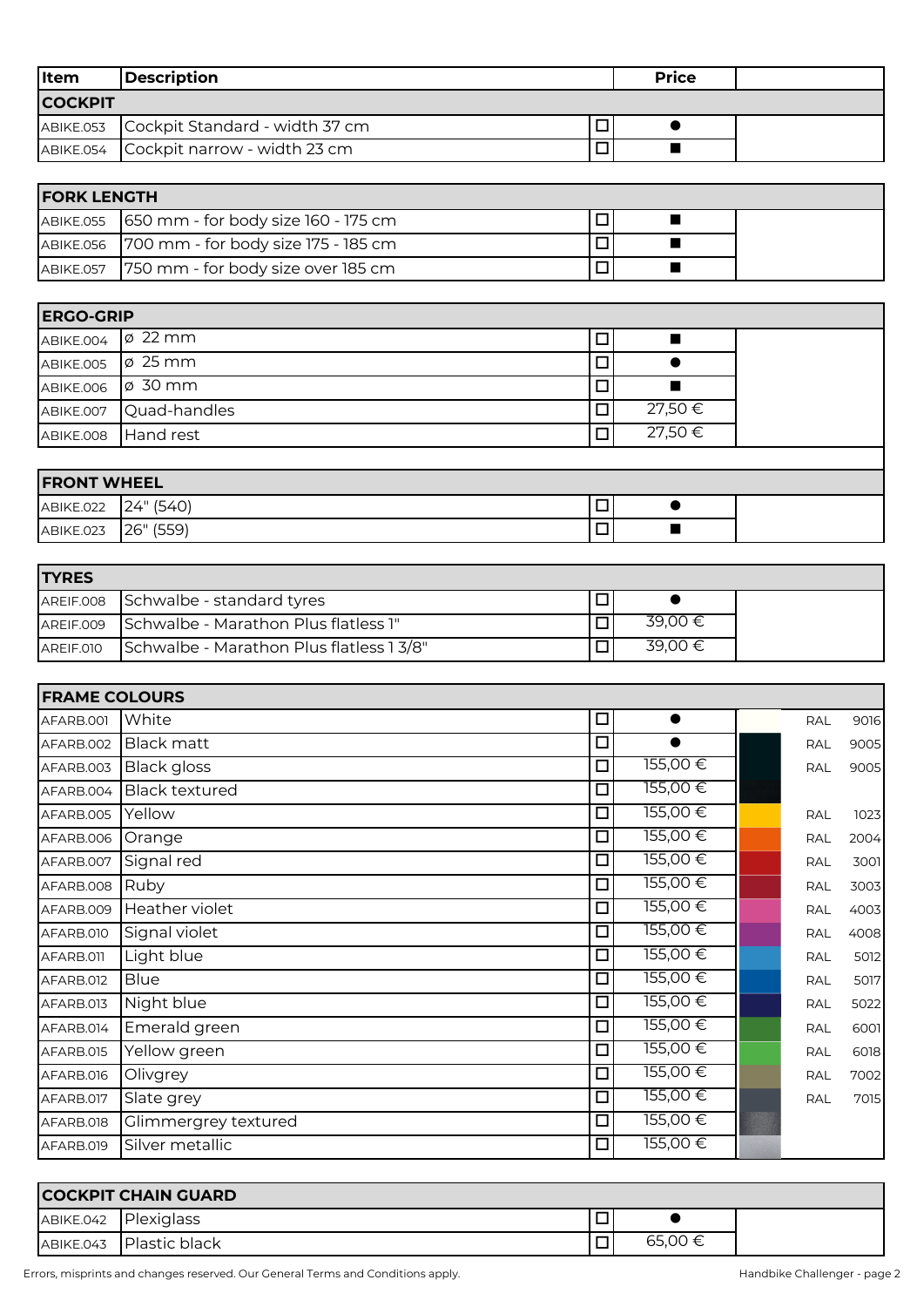| Item               | <b>Description</b>                                                      |        | <b>Price</b> |
|--------------------|-------------------------------------------------------------------------|--------|--------------|
| <b>GEAR-CHANGE</b> |                                                                         |        |              |
|                    | Change gears and use the brakes without taking your hands off the grips |        |              |
|                    | ASCHAL.014 Shimano 27-gear, 9-fold                                      | □      |              |
|                    | ASCHAL.013 Shimano XT 30-gear, 10-fold                                  | □      | 440,00 €     |
|                    | ASCHAL.002 Shimano XT Di2 2x11, electronic                              | $\Box$ | I 750,00 €   |
|                    | ASCHAL.004 Shimano 8-gear hub (with back-pedal brake)                   | □      |              |
|                    | ASCHAL.005 Rohloff 14-gear hub                                          | □      | 1070,00€     |
| ASCHAL.006         | Shimano Alfine IIx, hub-gear, manually                                  | $\Box$ | 390,00€      |
|                    | (not possible with Bafang 48/52)                                        |        |              |
| ASCHAL.007         | Shimano Alfine Di2 11x, hub-gear, electronic                            | $\Box$ | 1050,00€     |
|                    | (not possible with Bafang 48/52)                                        |        |              |
| ASCHAL.008         | SRAM GX Eagle AXS 1x12, electronic                                      | $\Box$ | 1150,00€     |
|                    | (cassette XG 1275, hub SRAM 900)                                        |        |              |
| ASCHAL.009         | SRAM XXI Eagle AXS 1x12, electronic                                     | $\Box$ | 950,00 €     |
|                    | (cassette XG 1299, hub SRAM 900)                                        |        |              |

| <b>WHELLCHAIR-ADAPTATION</b> |                                                          |  |  |  |
|------------------------------|----------------------------------------------------------|--|--|--|
| ABIKE.050                    | Quick release system incl.mounting, for rigid wheelchair |  |  |  |
|                              | Wheelchair-model: _________________                      |  |  |  |
|                              | lSeat width:                                             |  |  |  |
|                              | (Model and width always specify!)                        |  |  |  |

# **Handbike Challenger - ACCESSORIES**

|                               | <b>ELECTRO MOTOR + BATTERY</b>                                                                                                                                   |        |                     |  |
|-------------------------------|------------------------------------------------------------------------------------------------------------------------------------------------------------------|--------|---------------------|--|
|                               | Electric motor Kit "Power Bike" (gear-motor)                                                                                                                     |        |                     |  |
| <b>PB001</b>                  | Output: 350 watt, battery: 36 V / 17 Ah                                                                                                                          | □      | 1540,00€            |  |
| <b>PB020</b>                  | Output: 350 watt, battery: 36 V / 24,5 Ah                                                                                                                        | П      | 1683,00€            |  |
| <b>ND002</b>                  | Electric motor Kit "NeoDrives"<br>model: Z15, incl. MMI display and charger for battery<br>output: 250 watt, battery: 16 Ah / 576 Wh                             | □      | 1990,00€            |  |
| <b>ND005</b>                  | Battery-pack "NeoDrives" 16 Ah, 576 Wh                                                                                                                           | □      | 749,00€             |  |
| <b>BAT.36.17</b><br>BAT.36.24 | 2nd accessory battery, Li-Ion, plastic housing, black, incl. charger<br>36V / 17 Ah (612 Wh) (loose, not mounted)<br>36V / 24,5 Ah (882 Wh) (loose, not mounted) | П<br>п | 631,00 €<br>774,00€ |  |
| BAT.L36                       | Charger for battery 36 V                                                                                                                                         | □      | 66,00€              |  |
| <b>PB019</b>                  | Battery Converter for 2x 36V Battery electronic<br>incl. bag                                                                                                     | □      | 108,00€             |  |
| <b>PB018</b>                  | Battery Converter for 2x 36V Battery manual<br>incl. bag                                                                                                         | $\Box$ | 108,00€             |  |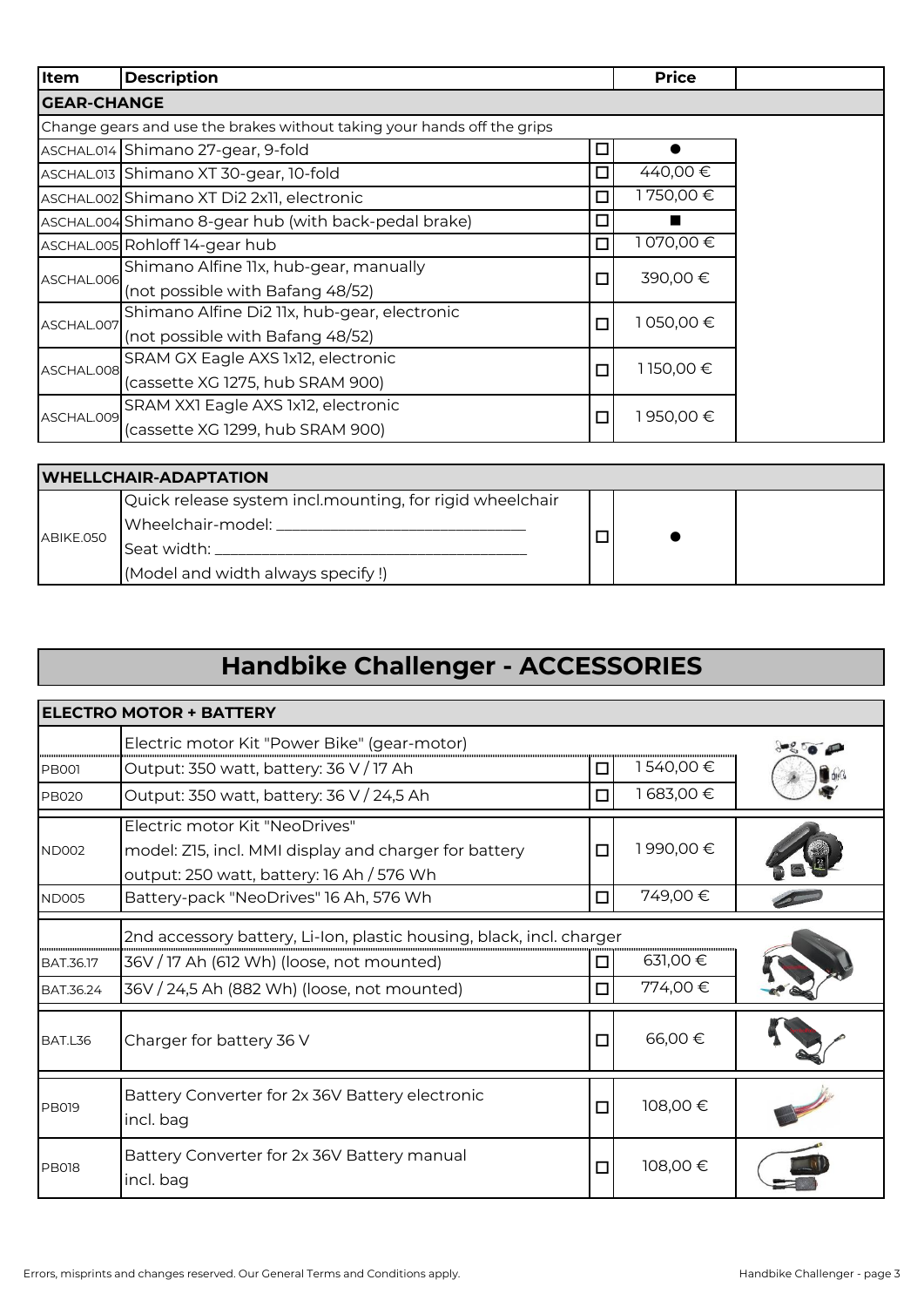| Item                 | <b>Description</b>                                                                                                                                                                                                         |        | <b>Price</b> |          |
|----------------------|----------------------------------------------------------------------------------------------------------------------------------------------------------------------------------------------------------------------------|--------|--------------|----------|
| <b>BICYCLE STAND</b> |                                                                                                                                                                                                                            |        |              |          |
| 100.510              | Bicycle stand "folding"<br>(only with quick-release system)                                                                                                                                                                | $\Box$ | 122,00 €     |          |
| 100.520              | Bicycle stand "swing away"<br>(only with quick-release system)                                                                                                                                                             | $\Box$ | 350,00€      |          |
|                      | <b>LIGHTING + COMPUTER</b>                                                                                                                                                                                                 |        |              |          |
|                      | Bike lighting LUPINE, model: SL AF 7                                                                                                                                                                                       |        |              |          |
| LUPINE.SL.A<br>F.7   | StVZO, up to 1000 Lumen, night driving light up to 1300<br>Lumen, 6.9 Ah Smart Core battery                                                                                                                                | $\Box$ | 430,00 €     |          |
| LUPINE.RÜCK          | Rear light Lupine<br>model: red light, battery 1680 mAh                                                                                                                                                                    | $\Box$ | 88,25€       |          |
| 100.410              | Halogen battery light, 35 lux, LED-searchlight,<br>LED-back light, incl. USB-charging cable                                                                                                                                | $\Box$ | 66,00€       |          |
| 100.404              | Speedo with 5 functions<br>functions: -current speed, -daily kilometers,<br>-total kilometers, -time, -driving time                                                                                                        | $\Box$ | 17,00€       |          |
| 100.428              | Speedo, cable free, 7 functions<br>-current speed, -maximum speed,<br>-used calories                                                                                                                                       | $\Box$ | 46,00 €      |          |
| <b>BAGS</b>          |                                                                                                                                                                                                                            |        |              |          |
| 100.453              | Saddlebag black<br>dimensions: 9 x 19 x 7 cm, with adapter klickfix                                                                                                                                                        | $\Box$ | 42,00 €      |          |
| 100.433              | Mobile phone case "phone bag", size S or M, simple twist<br>from portrait- to landscape format, handling from the<br>touchscreen through the transparency, incl.<br>adapter S= until about 7x12,5cm, M= until about 9x16cm | $\Box$ | 62,00€       |          |
| 100.452              | Shopping basket "Klickfix" black, detachable<br>incl. klickfix adapter                                                                                                                                                     | $\Box$ | 75,00€       |          |
| <b>OTHER</b>         |                                                                                                                                                                                                                            |        |              |          |
| 100.454              | numerary-spiral-cable-lock TRELOCK, Ø 10 mm,<br>free adjustable number combination, 150 cm long                                                                                                                            | $\Box$ | 31,90€       |          |
| 100.430              | Mudguard black 20"/24"/26"                                                                                                                                                                                                 | $\Box$ | 12,90 €      |          |
| 100.639              | Disc brake hydraulic "TEKTRO auriga comp"                                                                                                                                                                                  | $\Box$ | 138,00€      |          |
| 100.465              | Rear mirror for ergo-grip                                                                                                                                                                                                  | $\Box$ | 19,95€       |          |
| 900.900              | Wheelchair Backpack "AP", grey - blue                                                                                                                                                                                      | $\Box$ | 72,00€       |          |
| 100.405              | Beverage bottle "AP" 750 ml                                                                                                                                                                                                | $\Box$ | 9,95€        | $\theta$ |